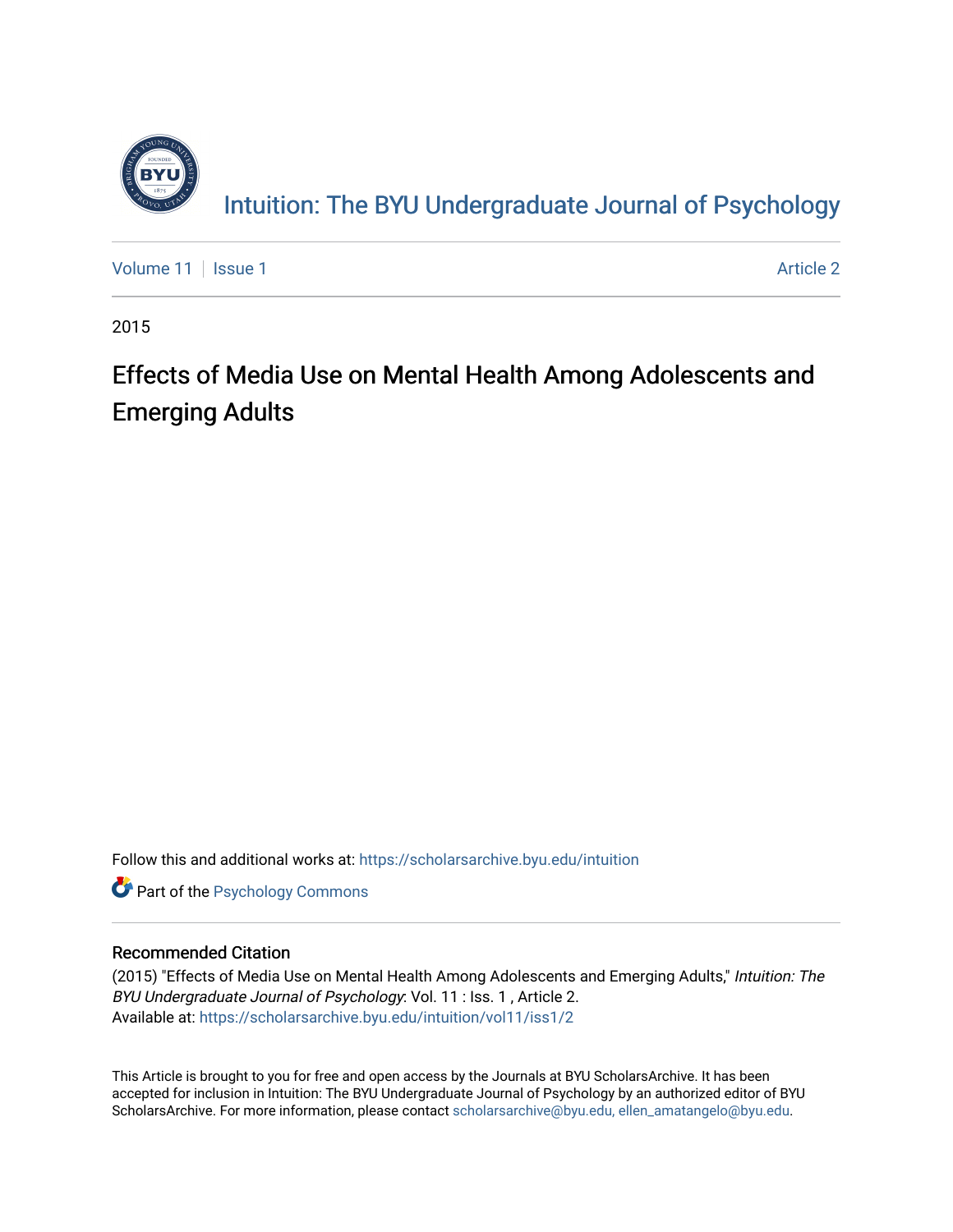#### Mental Morbidity

**Effects of Media Use on Mental Health Among Adolescents and Emerging Adults** 



By Conner Jones

### Abstract

Media, such as the use of the internet and watching television, allows for quick communication between people, but overexposure to such media is correlated with social anxiety and clinical depression (Becker, Alzahabi, & Hopwood, 2013; Dalbudak et al., 2013; Dittmar, 1994; McNaughton-Cassill, 2001). Media usage is pervasive in our society, especially among adolescents and college students (Dittmar, 1994; Rideout, Foehr, & Roberts, 2010; Romer, Bagdasarov, & More, 2013). Symptoms of these mental illnesses are correlated with all forms of media, and can **be**  influenced by the content of the media as well (Madan, Mrug, & Wright, 2013). Excess use of such media **among**  adolescents and college students correlates with this **rising**  surge of mental illnesses. This literature review discusses **(a)**  the correlation between overexposure to media and depression and anxiety, (b) the content of such media and its effects on behavior, and (c) preventative treatments to such illnesses due to media. Attention to the negative side effects

of excess use of media, and the application of preventative measures and therapies may reduce the amount of cases of clinical depression and social anxiety among adolescents and college students.

*Keywords:* media use, depression, anxiety, college students, adolescents

*I*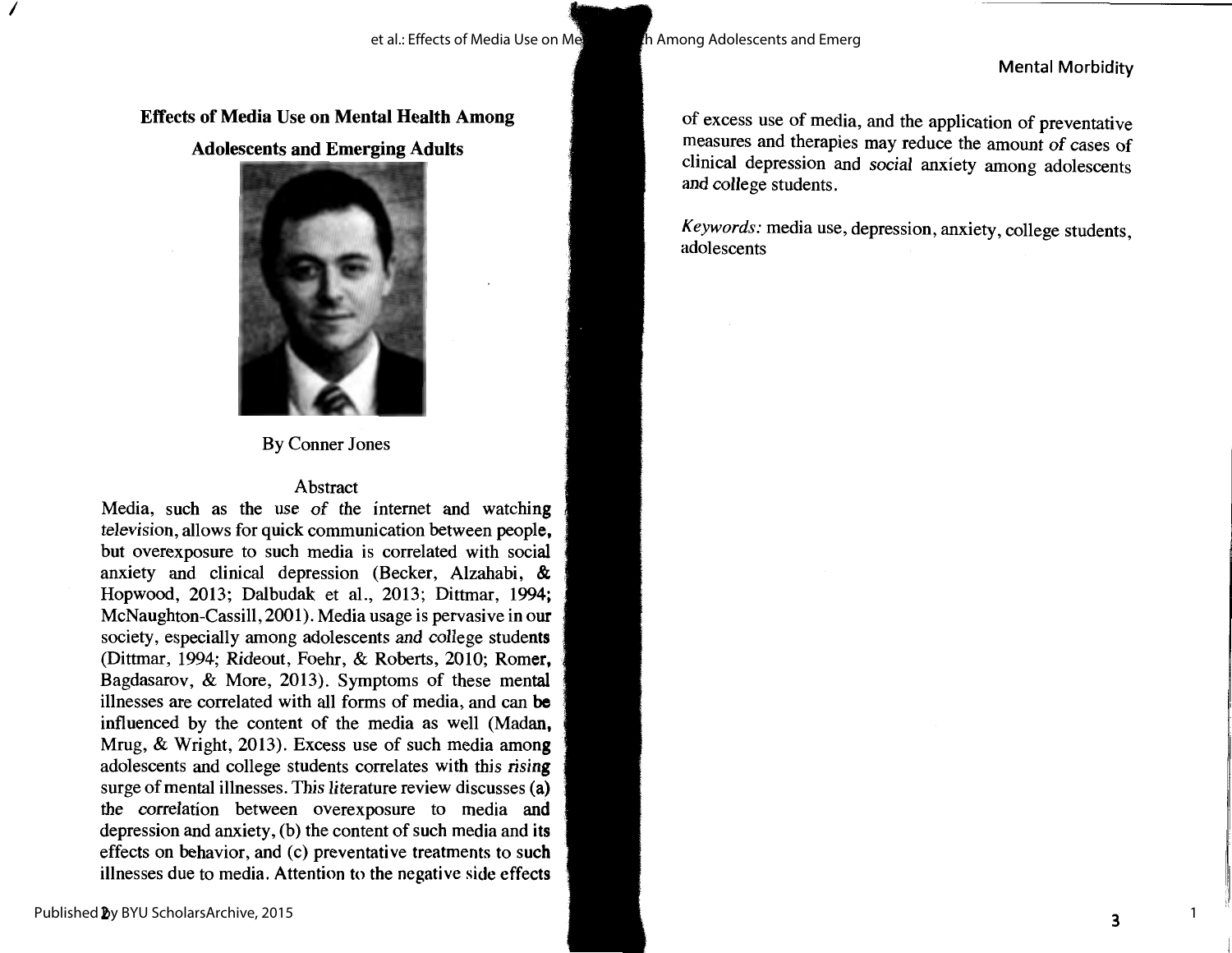Intuition: The BYU Undergraduate  $\frac{1}{2}$   $\frac{1}{2}$  Psychology, Vol. 11 [2015], Iss. 1, Art. 2

#### Mental Morbidity

Jones

With the increasing rise in technological advances, human beings have found numerous new forms of communication, which have allowed them to express themselves in novel ways. These forms of expression in communication have grown more popular, thereby increasing further use of such media. Researchers interested in exploring the effects of media usage on behavior **have**  recognized a correlation between overexposure to media **and**  clinical depression and social anxiety (Becker et al., 2013; Dalbudak et al., 2013; Dittmar, 1994; McNaughton-Cassill, 2001). Among these forms of media, the internet **and**  television are major contributors to this link between **these**  mental illnesses and media usage (Becker et al., 2013; Dalbudak et al., 2013). Dittmar (1994) even suggests that **if**  depression or depressive tendencies already exist, **these**  tendencies give way for a perpetual cycle of continued television use, which in tum may cause further depression, Media usage can have detrimental effects with those who **are**  more exposed to it (Anderson et al., 2003; Romer et **al,,**  2013).

Amongst many studies, researchers have concluded that media usage tends to be quite frequent in adolescent and college student age groups (Dittmar, 1994; Rideout **et al,.<sup>1</sup>** 2010; Romer et al., 2013). Between adolescents and **colle**  students, it has been supported that college students view on average more media than adolescents (Primack, Swanier, Georgiopoulos, Land, & Fine, 2009). Out of all potentials forms, the internet is the most prominent type of media that is overused by these age groups. Correlated with these findings are the rates of depression and anxiety within these age groups. This correlation becomes even stronger when multiple forms of media are introduced at once to the individual (Becker et al., 2013). Technology and media have hccome commonplace among the younger populations, and this hold may be having detrimental effects on the population's mental health.

Not only can it be argued that media usage itself nffccts mental well-being, researchers have also considered the content of such media and its effects on adolescents and l'ollcge students (Madan et al., 2013; McNaughton-Cassill, **2001**; Ortiz, Silverman, Jaccard, & La Greca, 2011; Worth, ( 'hambers, Nassau, Rakhra, & Sargent, 2008). Madan et al. ( **.Z()** I J) stated that a majority of television shows and movies Involve some form of violence. Such violence may be the harbinger of anxiety due to the portrayal of a dangerous **Wmld.** Violence, when viewed through media, is correlated **with** higher levels of physiological arousal within the Individual, which can lead to higher anxiety levels (Madan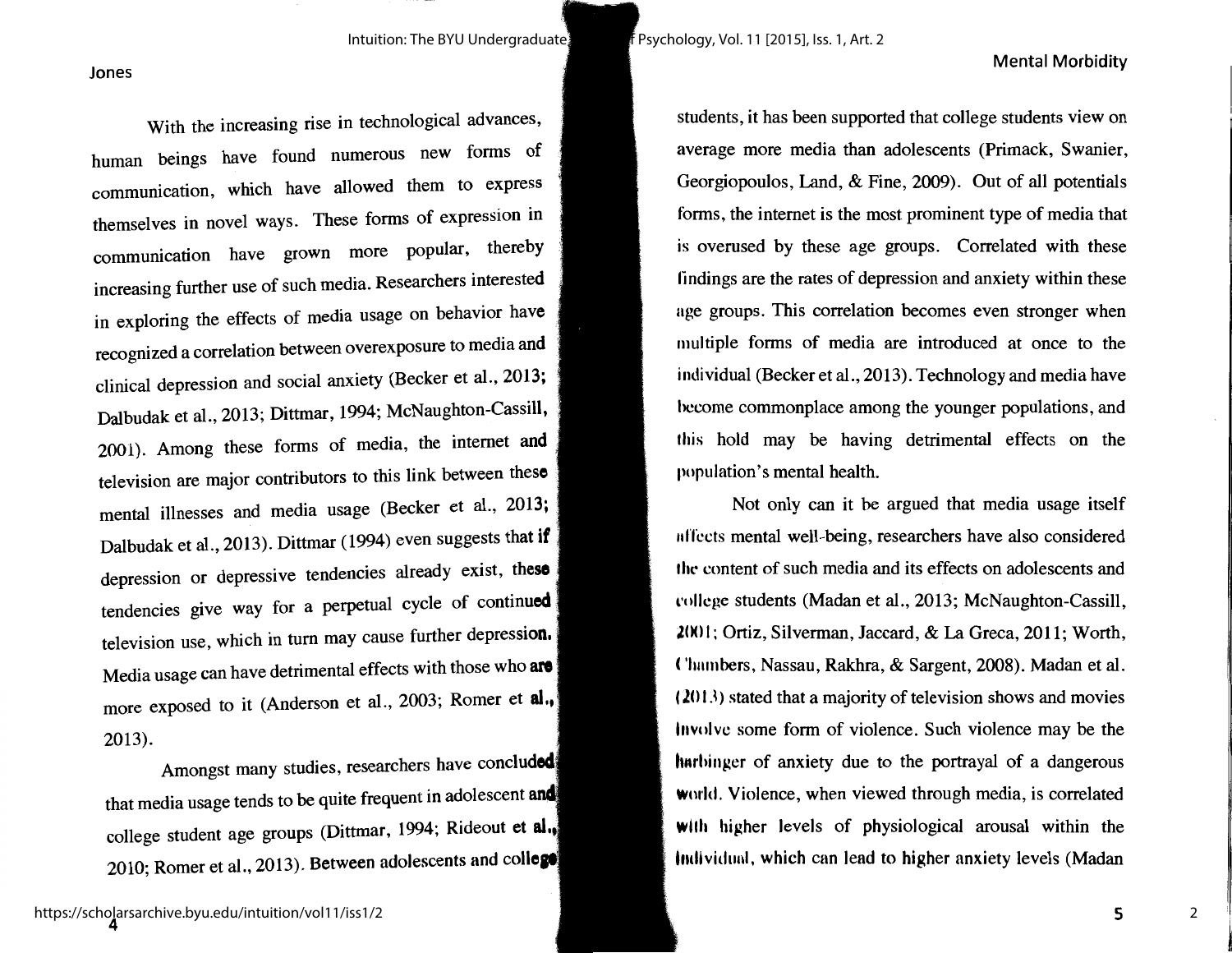#### Mental Morbidity

#### Jones

et al., 2013). Exposure to disaster stimuli in media is correlated with high state anxiety as well (Ortiz et al., 2011). Prolonged exposure to such stimuli could have adverse effects on health, as college students report higher anxiety **in**  such situations.

The correlation between media use, such as television and internet, and clinical depression and social anxiety raises concerns, especially in regard to suicide. Suicide has become the ninth leading cause of death in **the**  United States of America, killing just over 38,000 people **<sup>a</sup>** year (Hoyert & Xu, 2012). As clinical depression and social anxiety have a tendency to be comorbid with suicide, **the**  question of how much media is viewed and the content thereof is now very pressing. Many people, especially adolescents and college students have become enthralled with these forms of media. With the elevated number of hours spent with these types of media, mental illnesses such as clinical depression and social anxiety have become more prevalent within these age groups (Dittmar, 1994; Park et al., 2013; Primack et al., 2009). In this literature review I will examine more closely (a) the correlation between media and clinical depression and social anxiety, (b) the violent and overall negative content of certain media and its effects on behavior, and (c) preventative solutions to mental illness correlated with media. Many factors can have a hand in determining whether an individual has depression or anxiety, but if it can be limited by decreasing the influence of media then these studies would prove to be very useful in the near future.

## **Correlation Between Media and Depression and Anxiety**

As formerly stated, studies have shown a correlation between media usage within adolescents and college students, and the increased prevalence of depression and anxiety among these groups (Dalbudak et al., 2013; Dittmar, 1994). As the development of depression and anxiety is a long-term process, studies have suggested that the most reliable experimental method would specify the need for carefully controlled samples measured over long periods of time (Primack et al., 2009; Romer et al., 2013). Primack et al. (2009) carried out a longitudinal study to observe the correlations of media use with rates of depressive symptoms among adolescents grades 7 through 12. Upon a seven-year follow up of the 4,142 participants, it was discovered that 7 .4 percent of those individuals met the criteria for symptoms of depression. This discovery was based on nine items taken from the *Centers for Epidemiologic Studies-Depression Scale (CES-D)*, which is measured through a three point

3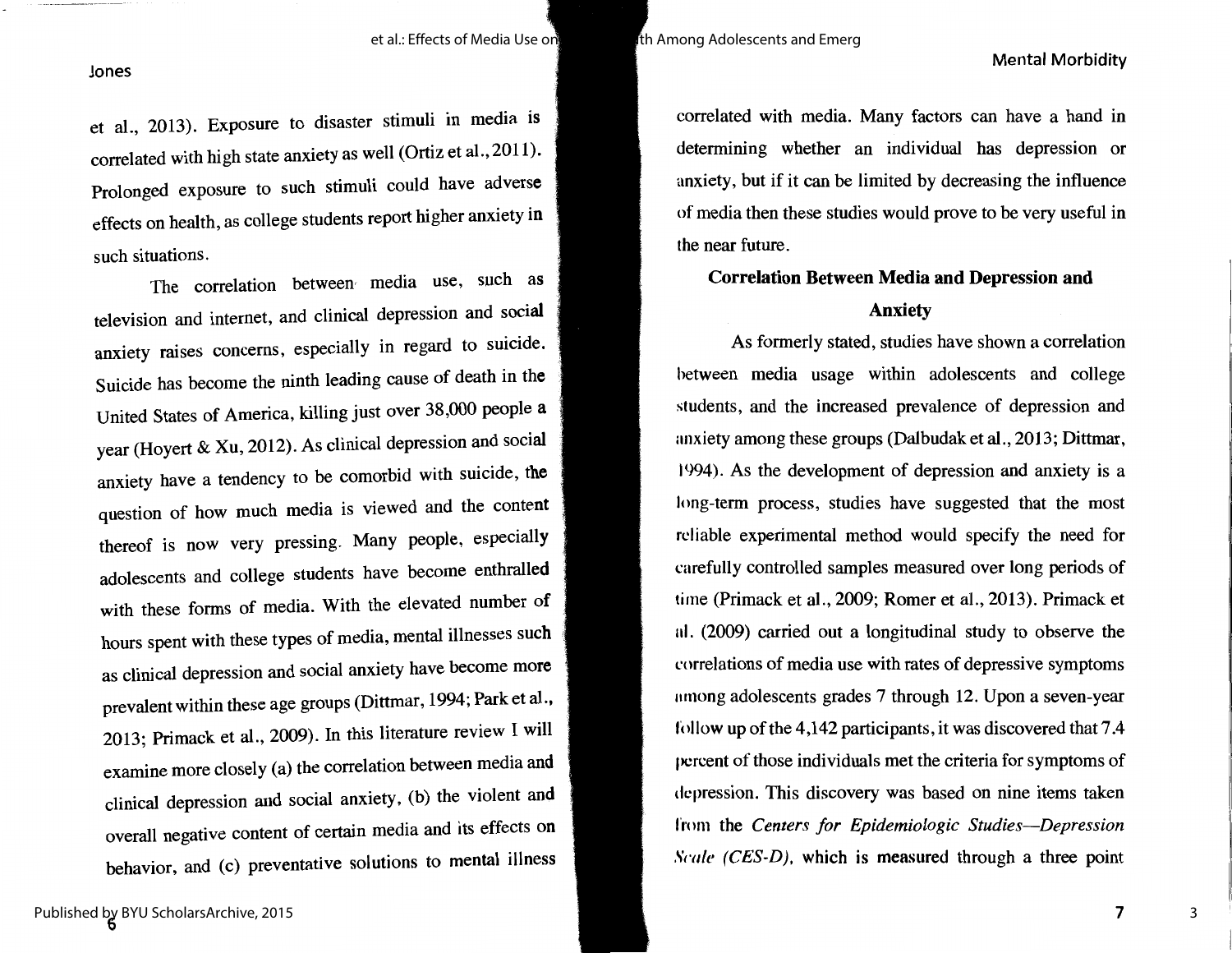#### Mental Morbidity

Jones

Likert scale, and was found to be internally consistent with a Cronbach  $\alpha$  of 0.79 at the beginning of testing, and 0.81 at follow-up. These participants were carefully chosen and screened for any preexisting signs of depression to better isolate and record any development of depression within the individual. From this data alone, the adolescents who recorded more hours spent viewing media had significantly greater chances of developing depression. **Had these**  participants not subjected themselves to an excess of **media,**  the percentages of individuals met with depressive symptoms might have been lower.

 $T$  is correlation between increased chances depression with increased hours of media usage is troubling, given the reports of total hours of media viewed by **both**  adolescents and college students. Adolescents in this particular study performed by Primack et al. (2009) were estimated to have been using around 8 .5 hours of media per day. What might be even more concerning is that college undergraduates were found to have been using 70 .6 hours on average of electronic media a week. The forms of media included in this study were diverse, allowing for educational sources to be measured, however most of the media devices were being used for recreation. This averages out to be about 10.l hours per day for the average college undergraduate ( Becker et al., 2013). These higher rates of media usage nmong college students may be due to the separation of students from the home and some form of authority in the household. This separation from authority could lead to a reduced regulation of self-control and time management. Further, if 8.5 hours of media use per day by adolescents is l'orrelated with a significant chance to develop symptoms of depression, the possibility for depression that can arise from an even greater use of media by college undergraduates must he taken into consideration.

### **'J'ypcs of Media Used**

A few studies have even discussed that the internet, lelevision, and video games are the types of media that are of the greatest concern for developing such mental illnesses nw depression and anxiety disorders (Becker et al., 2013; ( )hnnnessian, 2009). One study involving 795 Korean middle and high school students looked towards problematic Internet usage as the possible catalyst for the development of clinical depression and social anxiety. The study defined **1m** 1hlcmatic internet use as the "inability to control his/her une of the internet, which results in marked distress and/or functional impairment" (Park, Hong, Park, Ha, & Yoo, **201.\).** The study utilized the *Internet Addiction Proneness .~n,lt' for Youth--Short Form ( KS-Scale),* which is

https://scholarsarchive.byu.edu/intuition/vol11/iss1/2

a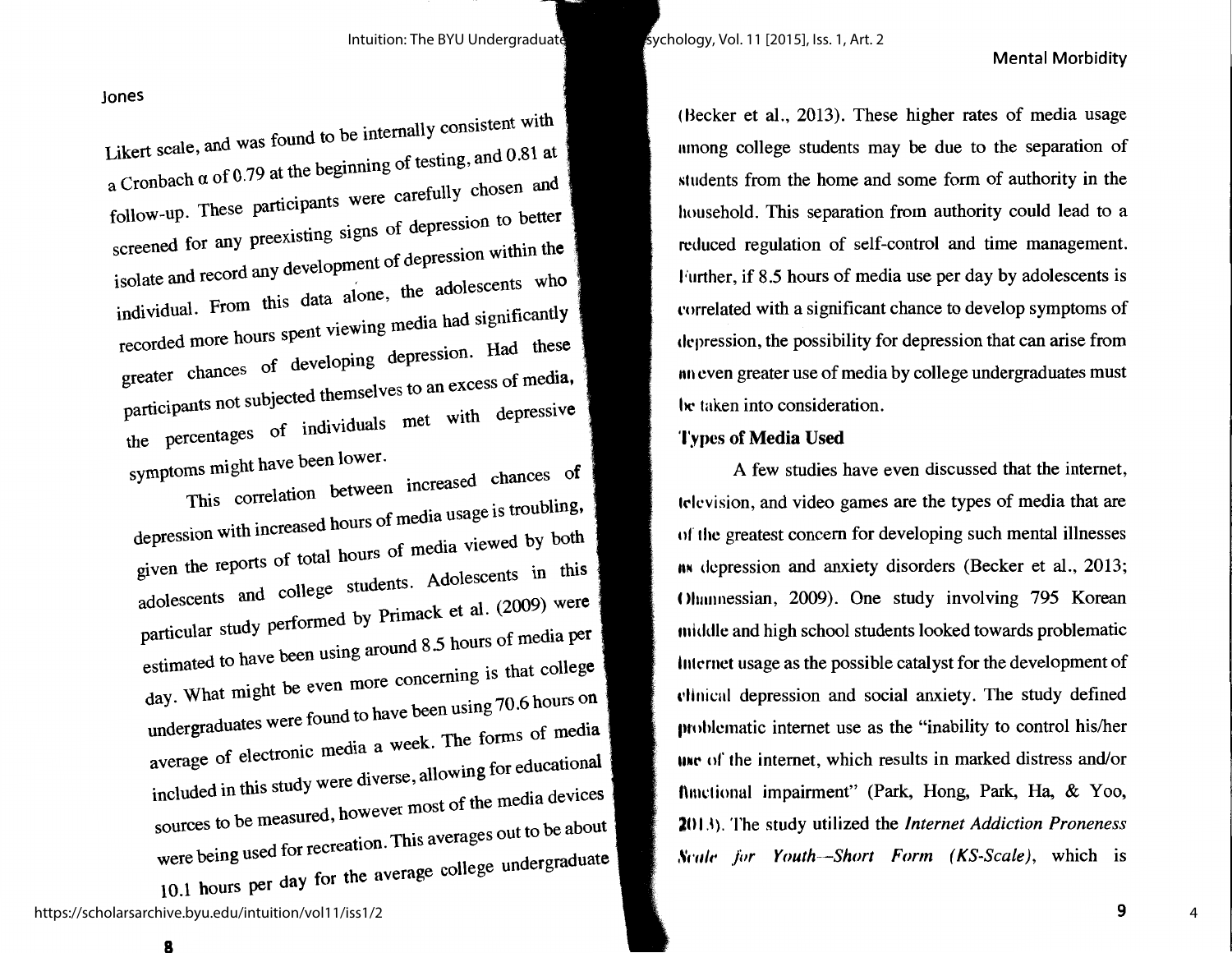### Mental Morbidity

comprised of a self-report of 20 questions founded on a 4 point Likert Scale. The KS-scale measures six sub-factors: disturbance of adaptive functioning, addictive automatic thought, withdrawal, virtual interpersonal relationship, deviant behavior, and tolerance. In conjunction with this scale, the researchers also used the *Beck Depression Inventory (BDI), Reynolds Suicidal Ideation Questionnaire (SIQ),* and *Child Bipolar Questionnaire.* All scales **were**  found to have a positive correlation with each other with **<sup>a</sup>** p-value of less than 0.001. From these scales, the researchers found that 75 of the 795 students met criteria for problematic internet usage, of which there was a significant association with suicidal ideation and depression. The correlations between media and depression and other mental illnesses **are**  not limited to the United States, but exist within **other**  countries and cultures, as seen through the study performed in Korea (Park et al., 2013).

Other than internet usage, the total hours spent watching television may also be detrimental to mental health. Primack et al. (2009) reports that for every hour of television use by adolescents, the odds of developing depression for such adolescents rises significantly. It was measured that this trend began any time after 5 hours of television use, with 0-3 hours indicating a presence of

depression among more than 6 percent of the adolescents at follow-up. With the invention of services such as Netflix, television has become increasingly available to adolescents and young adults. According to Primack et al. (2009), this availability increases the likelihood of watching more television and putting oneself at risk for developing depression. They also hypothesized that this availability and use of television led the individual to be more exposed to ndvertisement and self-comparison with unattainable images, both\_ being possible causes for a correlation with depressive symptoms.

Also to be considered, videogame playing is a form of media that has been positively associated with a rise in depression (Romer et al., 2013). In the study of Primack et nl. (2009), 10 percent of participants developed depression when playing video games anywhere from 1-3 hours a day. Given the often violent nature of video games, they also pose the risk of predicting violent behavior among the adolescents nnd young adults that play them, thereby also possibly increasing anxiety among these groups (Anderson et al.,  $2003$ ; Madan et al., 2014). Although video games induce nddiction by intentionally placing the viewer in control of an nltcrnate reality, it is important to note that even sources of media such as television and internet use, which may be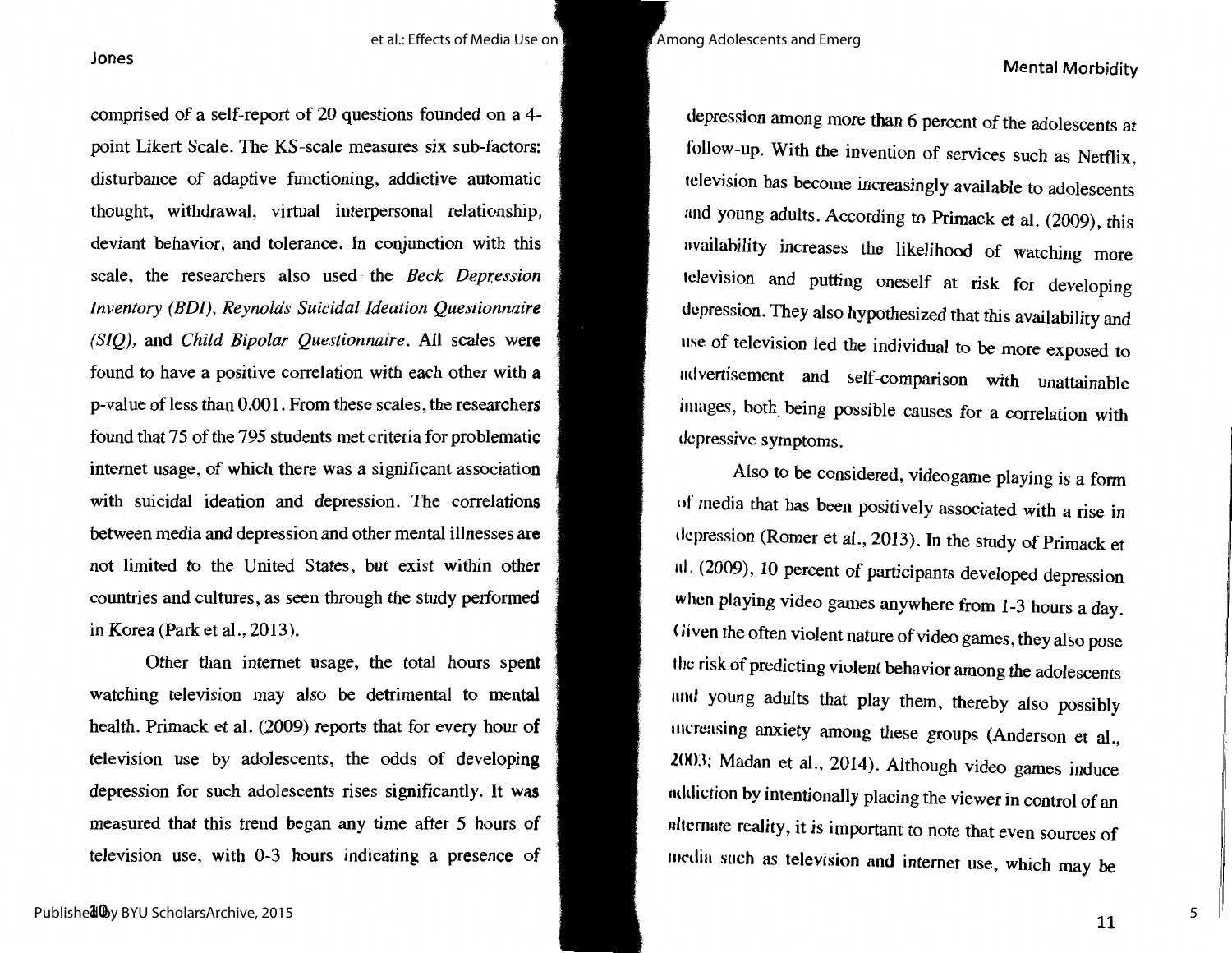Intuition: The BYU Undergraduate Journal of Psychology, Vol. 11 [2015], Iss. 1, Art. 2

#### Mental Morbidity

#### Jones

considered milder in nature, have also been correlated to addictive behavior (Sussman & Moran, 2013). All these forms of media have become more easily accessible, **making**  it easier than before to widen the risk of the development **of**  mental illness.

#### **How Media is Used**

Along with what types of media are viewed and **used**  by these age groups, the question of how adolescents **and**  college students use them has been raised as well. In **one**  study, Becker et al. (2013) surveyed 318 college students and asked the students how many hours of media they used and how they viewed the media. When asking how this media was used, they focused on the possibility of students using multiple forms of media at once, or in other words, how often they multitasked with media. Although studies have found that in the last decade overall media use has increased by 20 percent among American youth, media multi-tasking has been found to have increased by over 119 percent in the last decade (Rideout et al., 2010). Surprisingly, this study by Becker et al. (2013) further found that multi-tasking with media was associated with higher amounts of anxiety and depression symptoms among students. This also poses a big risk for our society, since it has almost become a cultural challenge of intelligence and skill to see who can best juggle two or three forms of media at once.

#### **Gender Differences in Media Usage**

As long as the possibilities of how media might include harmful side effects are being discussed, the question as to which gender it is affecting more should be addressed as well. According to Ohannessian (2009), in a study including 328 adolescents, boys were observed to have spent more time playing video games than girls. When focusing on internet usage, Dalbudak et al. (2013) found that male university students are at a higher risk for developing internet addiction. Past studies performed by Dittmar (1994) concluded that a preexisting condition of depression affected men and women differently in regards to media usage. On average, men watched more television than women, and depressed men watched even more television than was normal for non-depressed men. The hours viewed by depressed women actually exceeded hours viewed by depressed men. The question then arises if these gender differences in viewing media are causing one gender to be more susceptible to mental illness than the other gender. Preexisting conditions, such as depression, as well as the content of the media used factor into the further behavior and susceptibility of the individual.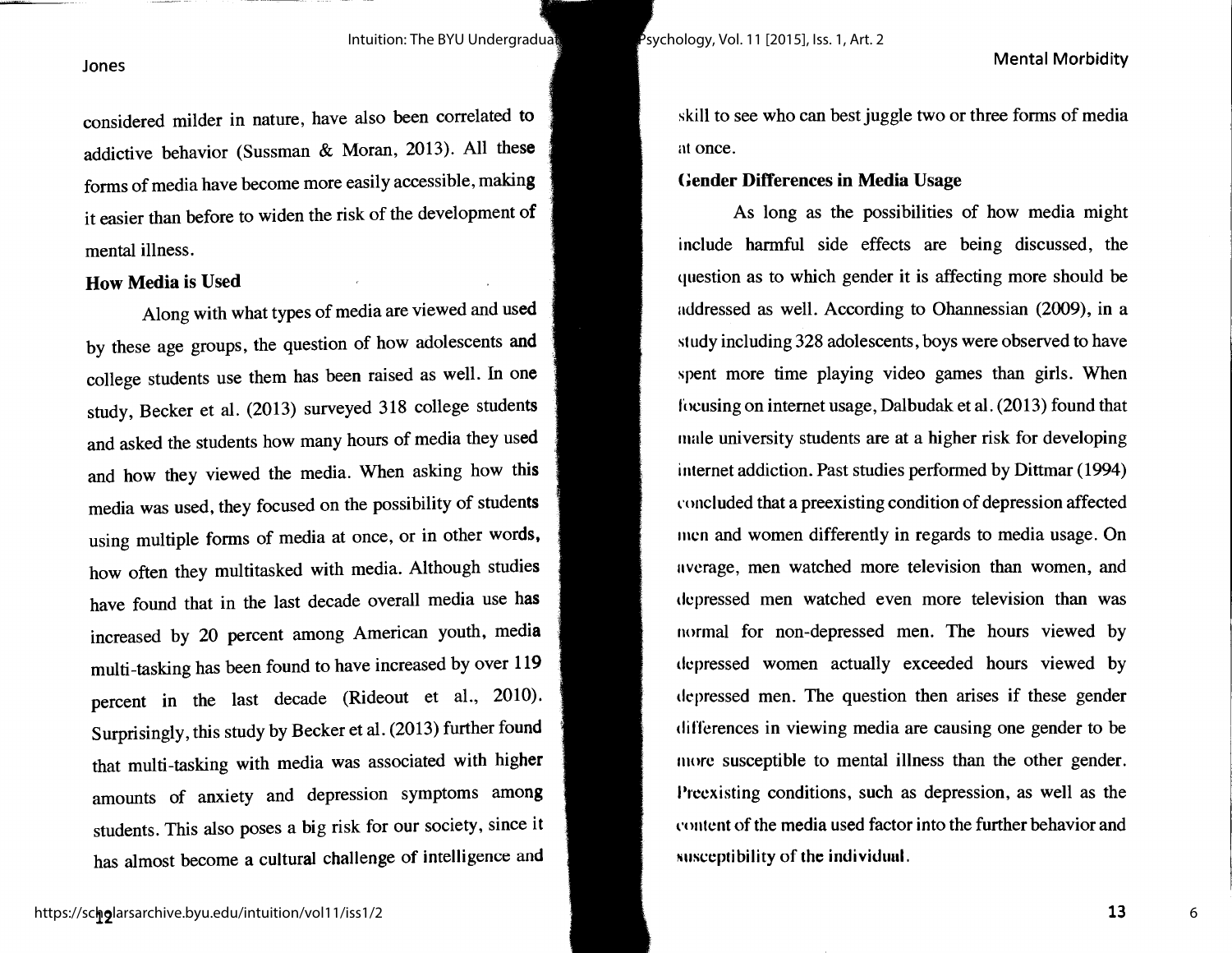#### Mental Morbidity

Jones

#### **Media Content and its Effects on Behavior**

Although media in general has been shown to have **<sup>a</sup>** correlation with signs of clinical depression and social anxiety disorders, the content of such media has also been found to have specific implications as well. Surprisingly enough, a certain study shed forth light on the idea that **daily**  news reports can bring a certain amount of stress to **the**  individual. University students with lower levels **of**  optimism were found to have increased anxiety levels **after**  viewing negative news reports (McNaughton-Cassill, 2001). If this happens with the news, it is possible that other content in media might also have adverse effects on the lives of adolescents and college students.

# **Disaster and Tragedy**

More obvious forms of disaster and tragedy may instill anxiety and anxiety disorders within viewers. Participants in a certain study were asked to recall **news**  stories from the attacks of September 11 and to remember how they felt at the time that the attacks occurred. **When**  participants were measured for sign of distress, researchers determined that measured responses were significant predictors of PTSD symptoms (Collimore, McCabe, Carleton, & Asmundson, 2008). In another form of showing disaster, Ortiz et al. (2011) organized a study with children,

Published by BYU ScholarsArchive, 2015

measuring anxiety levels after the viewing of disaster media cues. After viewing the video clip of a disaster, participants had statistically significant higher anxiety levels than those that were shown a neutral weather clip. As can be seen from these studies, disasters portrayed in the media can influence youths who consume such media. Unfortunately, disaster and tragedy are commonplace in media. Even more common than disaster is the direct showing of violence.

Violence is a basic instinct that comes with ensuring one's own survival. When a person is threatened with death or harm, he or she may turn to violence to protect him or herself. The purposeful invoking of these instinctual drives through vicarious violence exhibited from media may increase the anxiety that can be found inside the body and mind of the individual (Anderson et al., 2003; Collimore et 11I.. 2008; Madan et al., 2013; McNaughton-Cassill, 2001; ( $l$ rtiz et al., 2011). So how common is violence in the media? One study shows approximately 61 percent of television programs and 91 percent of films involve some sort of violence (Anderson et al., 2003; Worth et al., 2008). Not Included among these percentages is the amount of violence thnt is portrayed in video games and other rising forms of mrdin. Some might say that this could leave any viewer of media affected by the influence of violence within media.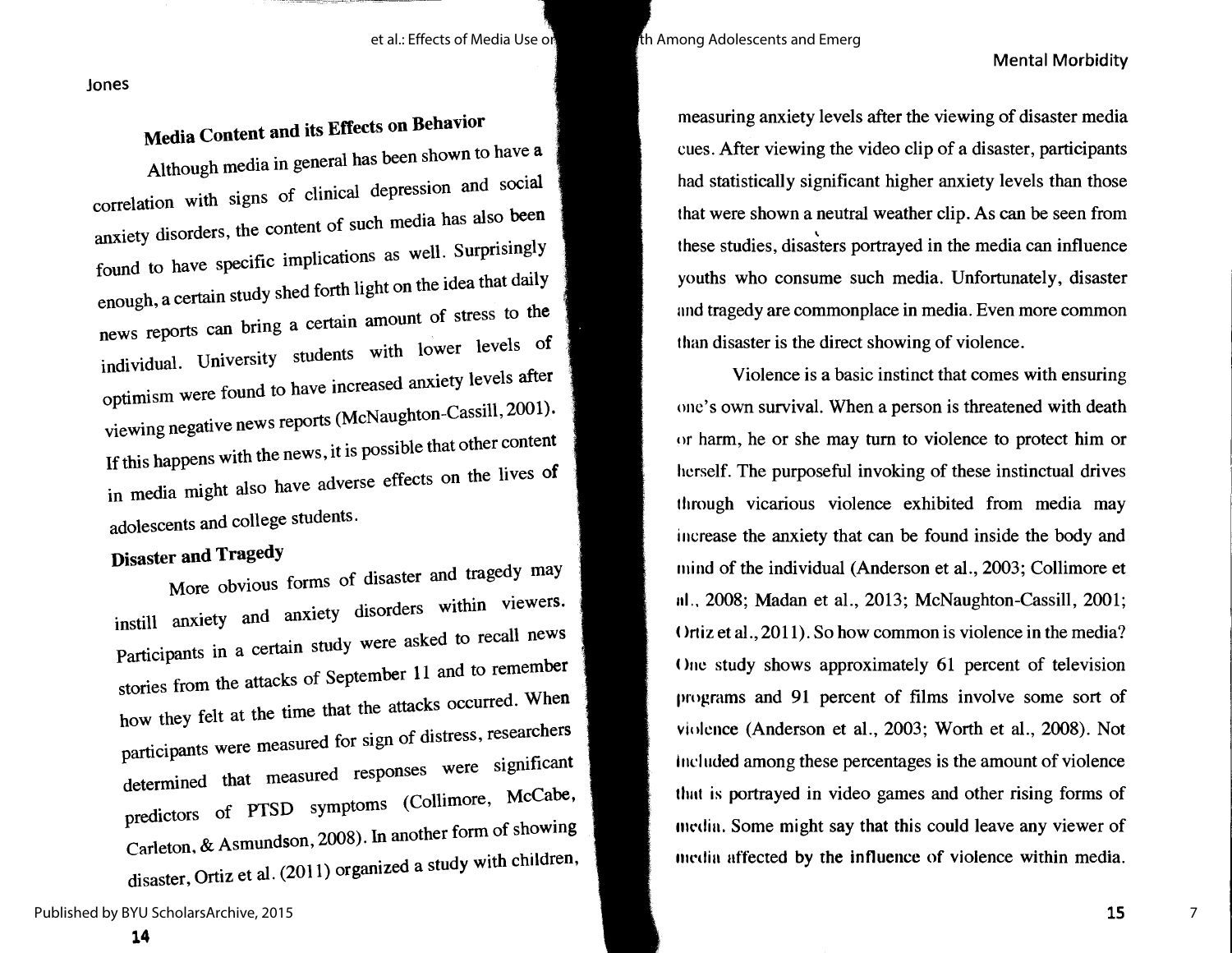#### Jones

When confronted with such violence, the viewer can even react on a physiological level.

Physiological reactions that occur when an individual is confronted with violence or disaster media include a higher blood pressure and an elevated heart rate (Madan et al., 2013). These physiological symptoms are already some of the base symptomatology of anxiety. One such study looked to replicate these physiological reactions and to measure anxiety levels of college students when they viewed violent movie clips. Madan et al. (2013) used several clips from different films and showed them to 104 college students, while the other 105 watched non-violent clips. The researchers reported that those who viewed the violent clips had an increase in anxiety. Interestingly enough, those who had already experienced violence in real life had lower heart rate levels and blood pressure. This indicates that through prior exposure to violence, desensitization occurred within individuals, enabling them to not be as deeply affected by the violent movie clips.

## **Reversed Relationships**

A possible argument is that these correlational relationships can be reversed in that the result could have been a catalyst for the observed behavior. For example, Dittmar ( 1994) suggests that college students may watch

**16** 

more television because they are already depressed. He argues that depression leads to an individual separating him or herself from society, and uses television as a substitute for the absent social interaction. Having removed oneself from society, it may be possible that individuals watch television to live vicariously through the characters in the television programs. As the individual uses television as a coping mechanism for possible preexisting depression or anxiety, he or she may add even more to his or her problem, creating a sort of cyclical pattern in the development of a serious mental illness. Romer et al. (2013) suggests the possibility that media use is a reflection of depression, rather than a direct cause. Since the behavior of viewing media and depression and anxiety are so interrelated, this correlational relationship may be possible to treat in various ways.

Mental Morbidity

#### **Preventative Treatments to Media Related Mental**

#### **Illness**

Due to the many negative messages that can exist within the media, overexposure may lead some to believe that behaviors in media are accepted and normal (Anderson <sup>t</sup>'I al., 2003). Such acceptance could possibly lead to unacceptable behaviors and even a higher crime rate. Preventative measures should be taken to hinder such possible problems from arising in the future. Usage of media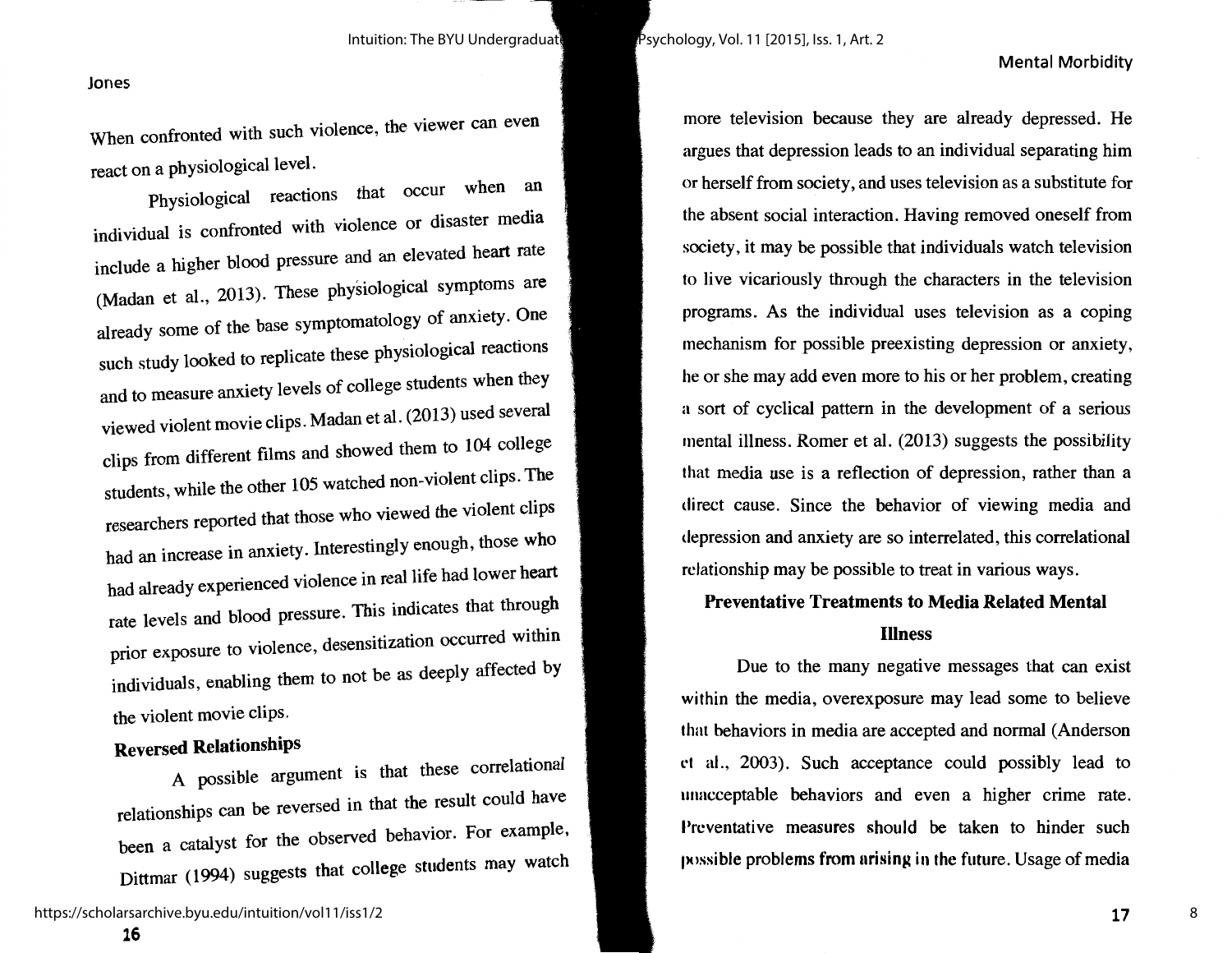may not always manifest itself in a negative light. In many ways, media has been suggested to be an invaluable resource to spread information and to educate the masses (Romer **et**  al., 2013). From the research previously indicated, it can **be**  seen that exposure to media may create issues within **the**  individual; however, certain forms and messages in **media**  may prove useful to the individual, given a limitation on **time**  of exposure. Preventative measures may be useful in **limiting**  the negative influences media can have on us, while **allowing**  the positive influences to promote good behavior and **mental**  health. When preventative measures fail, it may **prove**  effective to use practical therapies.

#### **Practical Therapies**

It has been suggested that the humor portrayed **in**  media may help remediate depression and anxiety **(Primack**  et al., 2009). Laughter is a good form of therapy, as it **has**  been known to reduce stress and symptoms of depression (Ko  $\&$  Youn, 2011). If humor truly would help remedy depression, then it may be possible that certain uplifting content within media is beneficial. In other cases, it may **be**  necessary to prescribe medication to treat the depression **and**  anxiety before any other action is taken. This would put **<sup>a</sup>** halt on the "cyclical" nature mentioned by Dittmar (1994**)** between the use of media and depression, as primary

depression would not be as much of a catalyst for further media binging and depression onset.

Since media use has become a substitute for interacting within the social groups surrounding individuals (Dittmar, 1994), it might be productive to promote group therapy. Group therapy would provide individuals, who most likely prefer the same types of media, with a chance to here the did create social connections. These individuals may also be able to help each other with addictions to media, us they know of the struggle personally. Additionally, 11dolescents and college students with these issues may be 11hlc to teach one another self-control methods, thereby increasing their odds of success. Interestingly enough, in a study performed by Hedman et al. (2013), individual cognitive therapy has proven more effective than group therapy in treating those with social anxiety disorders. In rither case, therapy could be a possible solution in providing those with media-induced social disorders With opportunities to be more productive socially. The combination of medication and therapy may be the best overall option for treatment.

Due to the society we live in, the inevitability of coming into contact with some form of media may denote that these previous measures could mitigate negative effects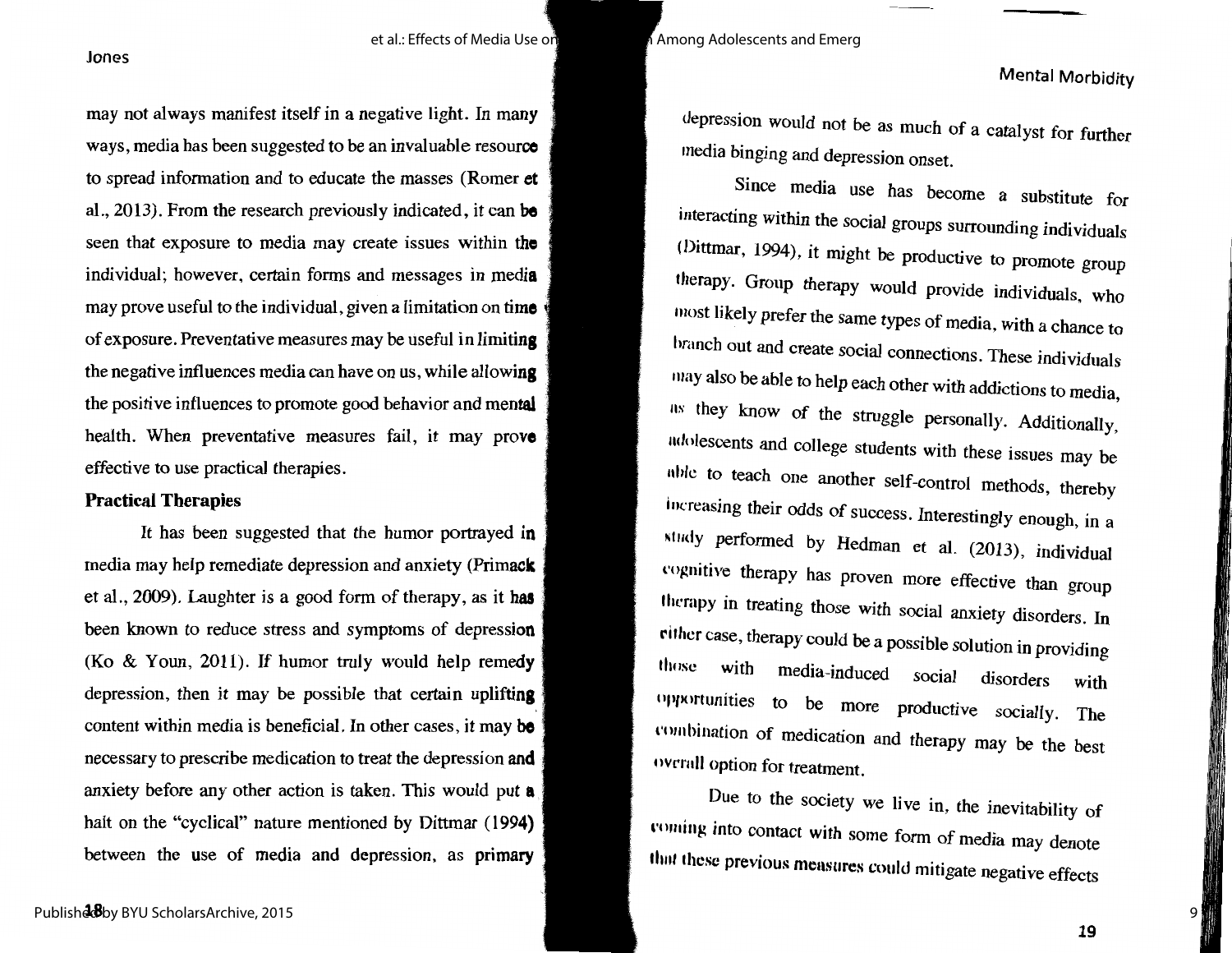Intuition: The BYU Undergraduate Journal of Psychology, Vol. 11 [2015], Iss. 1, Art. 2

to mental health. A limitation on exposure to media and certain contents portrayed in media may prove useful to combat the comorbidity of media use with clinical depression and social anxiety disorder. Since some forms of media could prove useful, the mental health of individuals could benefit from some content 'in media use, although limited exposure is still advised.

#### **Conclusion**

Media is something that surrounds us and pervades our life every day. Media has also become one of our greatest tools to express ourselves and to communicate ideas, but it may also help bring about mental degradation. Overexposure to media has been correlated with the development **of**  clinical depression and social anxiety within adolescents **and**  college students. Although preventative measures to control such exposure to media do exist, creating an addiction by viewing such media is very easily accomplished. Those who approach it carefully and with a good support system may **be**  able to harness its true potential. While research exists about the correlation of media use with depression and anxiety, further study is always recommended, as there appear to **be**  positive outcomes from the use of media. Further research might be able to indicate specifically what benefits we can receive from media, and how it might be better used in

society. If media were better understood, the risk of adolescents and college students developing mental disorders might be significantly reduced. It may also be possible that other undiscovered factors surrounding media use have strong correlations with the development of clinical depression and social anxiety. Until then, controlled doses of media usage are advised.

Mental Morbidity

Jones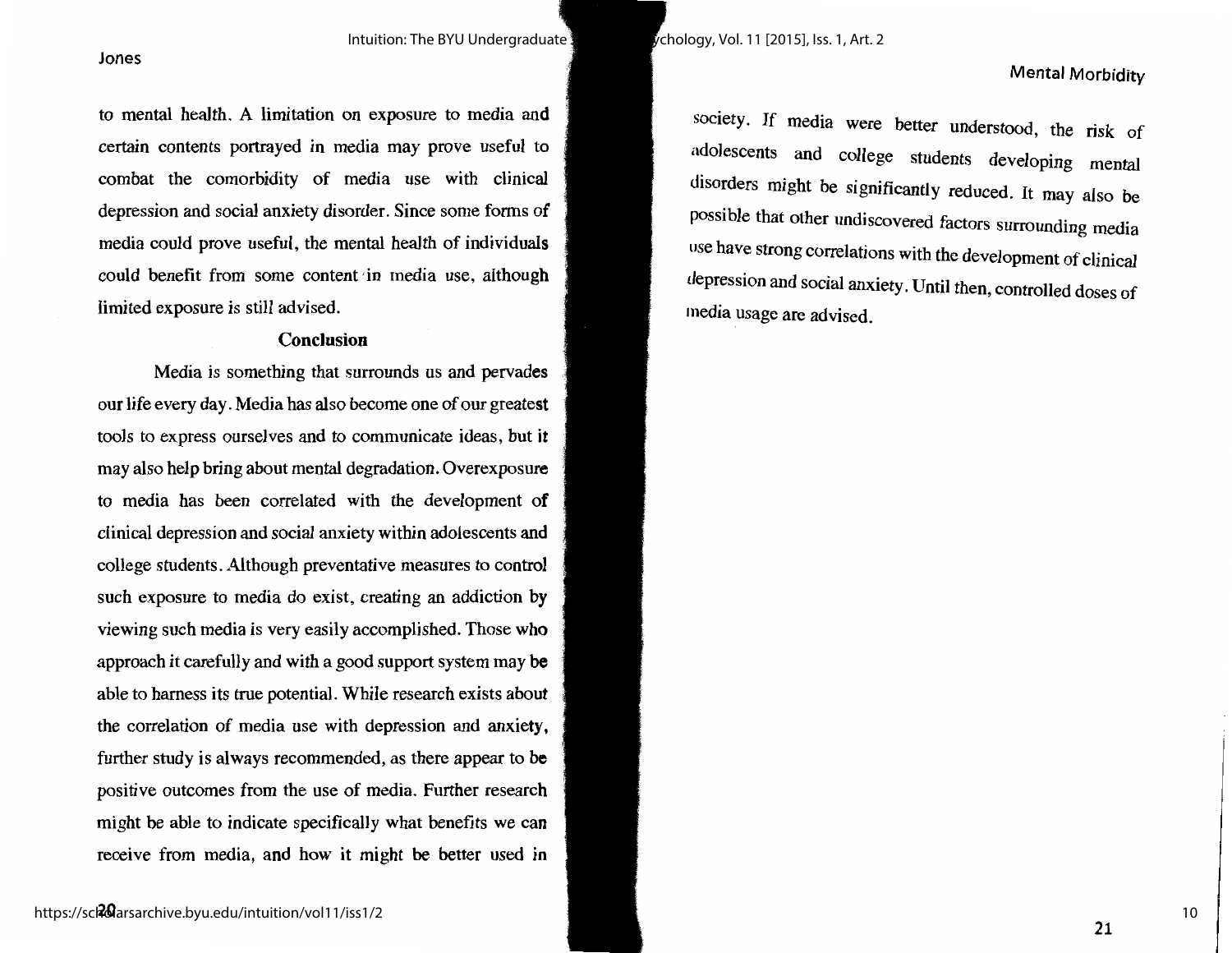Mental Morbidity

Jones

#### References

- Anderson, C. A., Berkowitz, L., Donnerstein, E., Huesmann, L., Johnson, J. D., Linz, D., ... Wartella, E. (2003). The influence of media violence on youth. *Psychological Science in the Public Interest, 4(3), 81-110. doi:10.1111/j.1529-*1006.2003 .pspi\_l 433 .x
- Becker, M. W.,Alzahabi, R., & Hopwood, C. J. (2013). Media multitasking is associated with symptoms of depression and social anxiety. *Cyberpsychology, Behavior, and Social Networking,* 16(2), 132-135.
- Collimore, K. C., McCabe, R. E., Carleton, R., & Asmundson, G. G. (2008). Media exposure and dimensions of anxiety sensitivity: Differential associations with PTSD symptom clusters. *Journal of Anxiety Disorders,* 22(6), 1021-1028. doi: 10.1016/j.janxdis.2007.l 1.002
- Dalbudak, E., Evren, C., Aldemir, S., Coskun, K., Ugurlu, H., & Yildirim, F. (2013). Relationship of Internet addiction severity with depression, anxiety, and alexithymia, temperament and character in university students. *Cyberpsychology, Behavior, and Social Networking,* /6(4), 272-278. doi: 10.1089/cyber.2012.0390
- Dittmar, M. (1994). Relations among depression, gender, and television viewing of college students. *Journal of Social Behavior & Personality,* 9(2), 317-328. Hedman E., Mortberg, E., Hesser, H., Clark, D. M., Lekander, M., Andersson, E., & Ljotsson, B. (2013). Mediators in psychological treatment of
	- social anxiety disorder: Individual cognitive therapy compared to cognitive behavioral group therapy. *Behaviour Research and Therapy,* 51(10), 696-705. doi: 10.1016/j.brat.2013.07 .006
- I loyert, D. L., & Xu, J. (2012). Deaths: Preliminary data for 2011. *National Vital Statistics Reports,* 61(6), 1- 51.
- **Ko, H.,** & Youn, C. (2011). Effects of laughter therapy on depression, cognition and sleep among the community-dwelling elderly. *Geriatrics & Gerontology International,* 11(3), 267-274. doi: 10.1111/j.1447-0594.2010.00680.x
- Madan, A., Mrug, S., & Wright, R. A. (2013). The effects of media violence on anxiety in late adolescence. *Journal of Youth and Adolescence, 43(1),* 116-126. doi: 10.1007/s10964-013-0017-3
- McNaughton-Cassill, M. E. (2001). The news media and psychological distress. *Anxiety, Stress & Coping:*